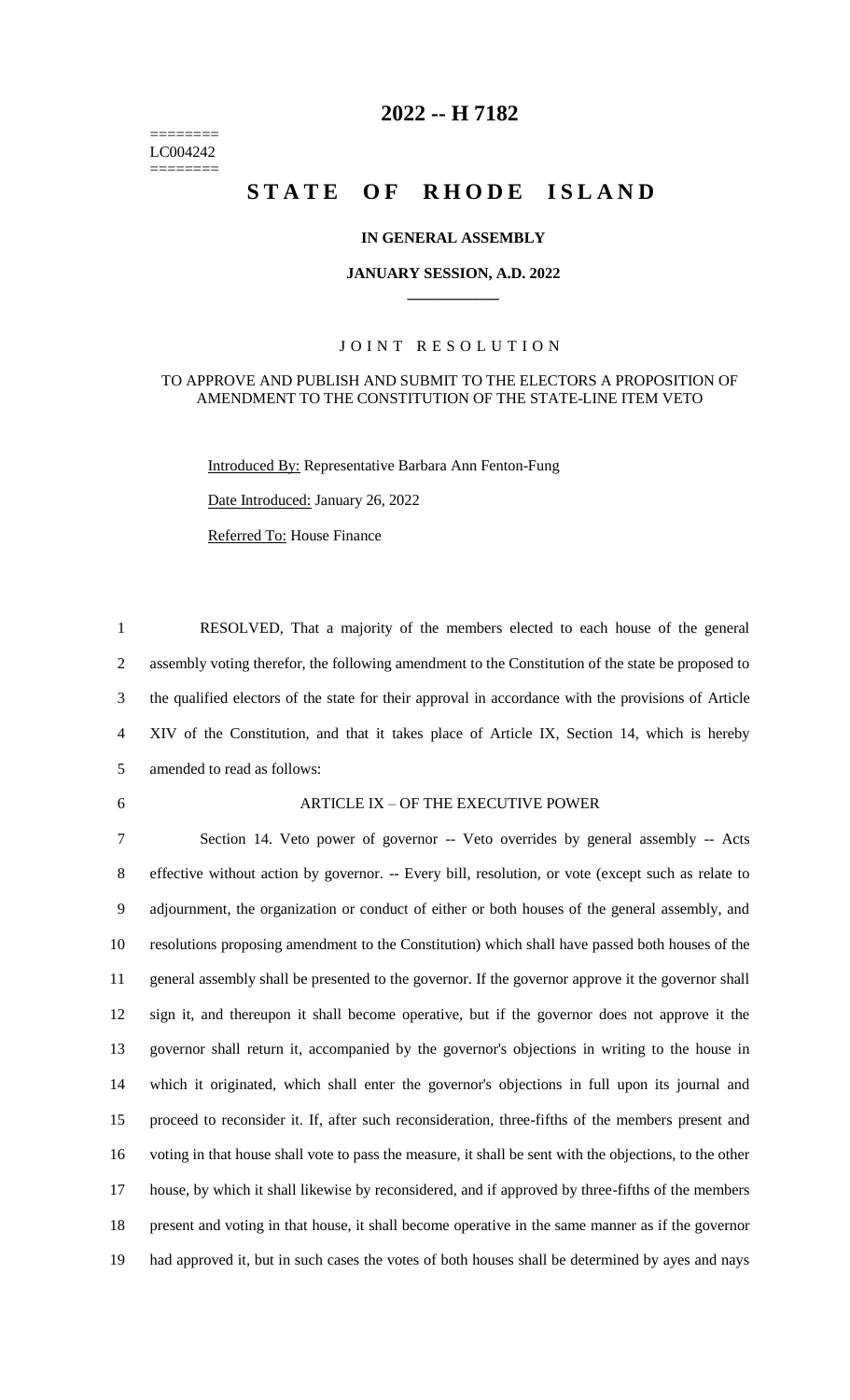and the names of the members voting for and against the measure shall be entered upon the journal of each house, respectively. If the measure shall not be returned by the governor within six days (Sundays excepted) after it shall have been presented to the governor the same shall become operative unless the general assembly, by adjournment, prevents its return, in which case it shall become operative unless transmitted by the governor nor to the secretary of state, with the governor's disapproval in writing within ten days after such adjournment.

- 
- If any bill presented to the governor shall address appropriation of money, the governor may:
- (a) Approve the bill in like manner as the passage of other bills set forth in this section; (b) Reduce any sum or sums of money appropriated in the bill while approving other 11 portions of the bill, in which case the portions of the bill so approved by the governor shall 12 become law, and any revised sum or sums of money as reduced by the governor shall also 13 become law unless the general assembly repasses the original sum or sums according to the rules and limitations prescribed in this section for the passage of other bills over the governor's veto, 15 provided that each sum of money so reduced by the governor shall be separately and individually 16 reconsidered by the general assembly; or (c) Disapprove one or more items or parts of items of the bill (other than sum or sums of money described in the immediately preceding paragraph (b) of this section), in which case any 19 portions of the bill so approved by the governor shall become law, and any item or part of an item 20 so disapproved by the governor shall not become law unless the general assembly repasses the original version of the item or part of an item according to the rules and limitations prescribed in 22 this section for the passage of other bills over the governor's veto, provided:
- (1) That each item or part of an item so disapproved by the governor shall be separately
- 24 and individually reconsidered by the general assembly;
- (2) Further, that in approving the bill in part, the governor may not create:
- 26 (i) A new word by rejecting individual letters in the words; or
- (ii) A new sentence by combining parts or two (2) or more sentences; and
- (3) Further, that to the extent an item or part of an item disapproved by the governor
- constitutes a condition, including, but not limited to, directing or restricting the use, of an
- appropriated fund, the sum corresponding to the specific item of appropriated fund to which the
- disapproved condition applies shall not be reduced but remain as part of the general appropriated
- funds.
- RESOLVED, That this amendment shall take, in the Constitution of the state, the place of Section 14 of Article IX; and be it further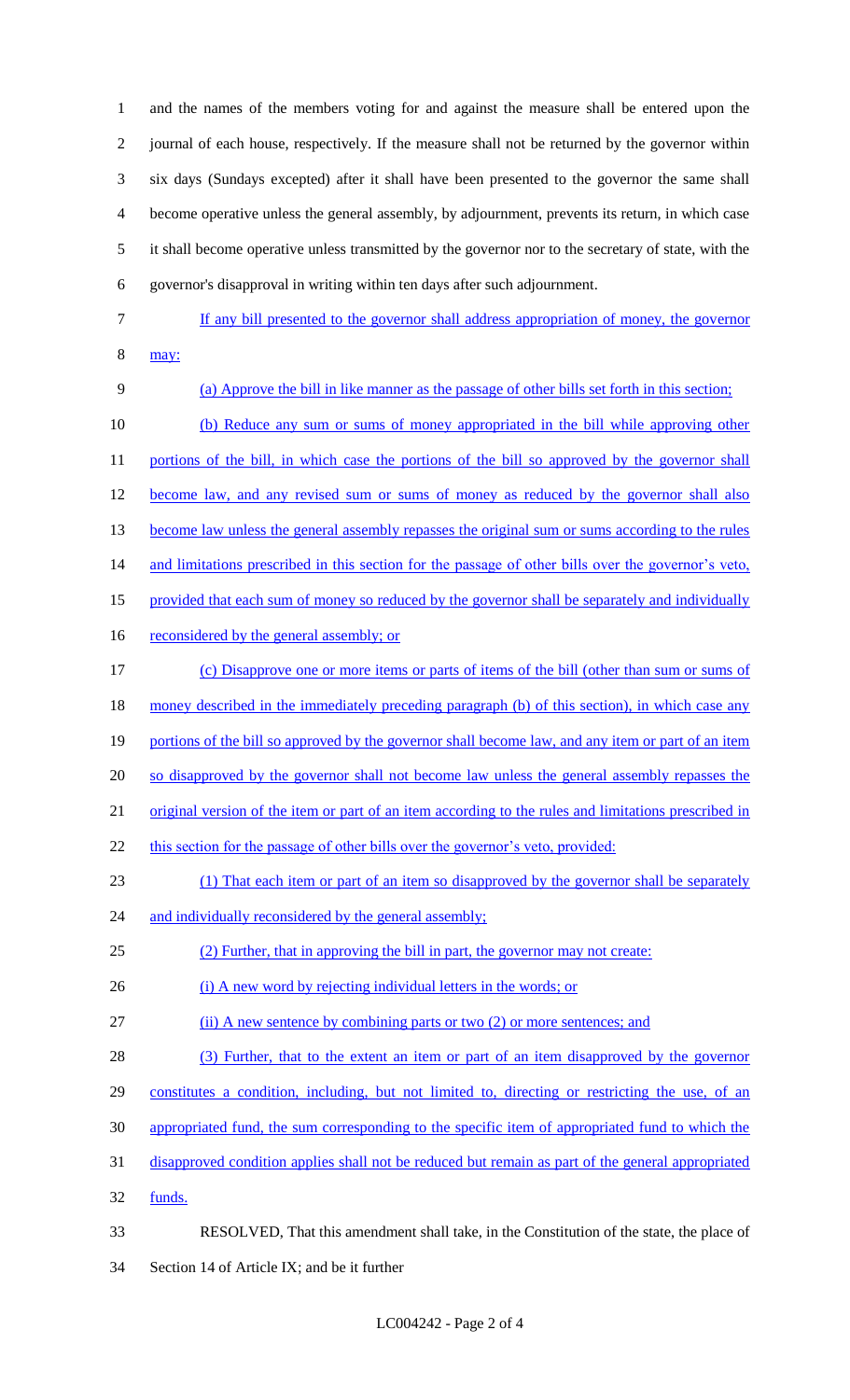RESOLVED, That the said proposition of amendment shall be submitted to the electors for their approval or rejection at the next statewide general election. The voting places in the several cities and towns shall be kept open during the hours required by law for voting therein for general officers of the state; and be it further

 RESOLVED, That the Secretary of State shall cause the said proposition amendment to be published as a part of this resolution in the newspapers of the state prior to the date of the said meetings of the said electors; and the said proposition shall be inserted in the warrants or notices to be issued previous to said meetings of the electors for the purpose of warning the town, ward, or district meetings, and said proposition shall be read by the town, ward, or district meetings to be held as aforesaid; and be it further

 RESOLVED, That the town, ward, and district meetings to be held as aforesaid shall be warned, and the list of voters shall be canvassed and made up, and the said town, ward, and district meetings shall be conducted in the same manner as now provided by law for the town, ward, and district meetings for the elections of general officers of the state.

#### ======== LC004242 ========

LC004242 - Page 3 of 4